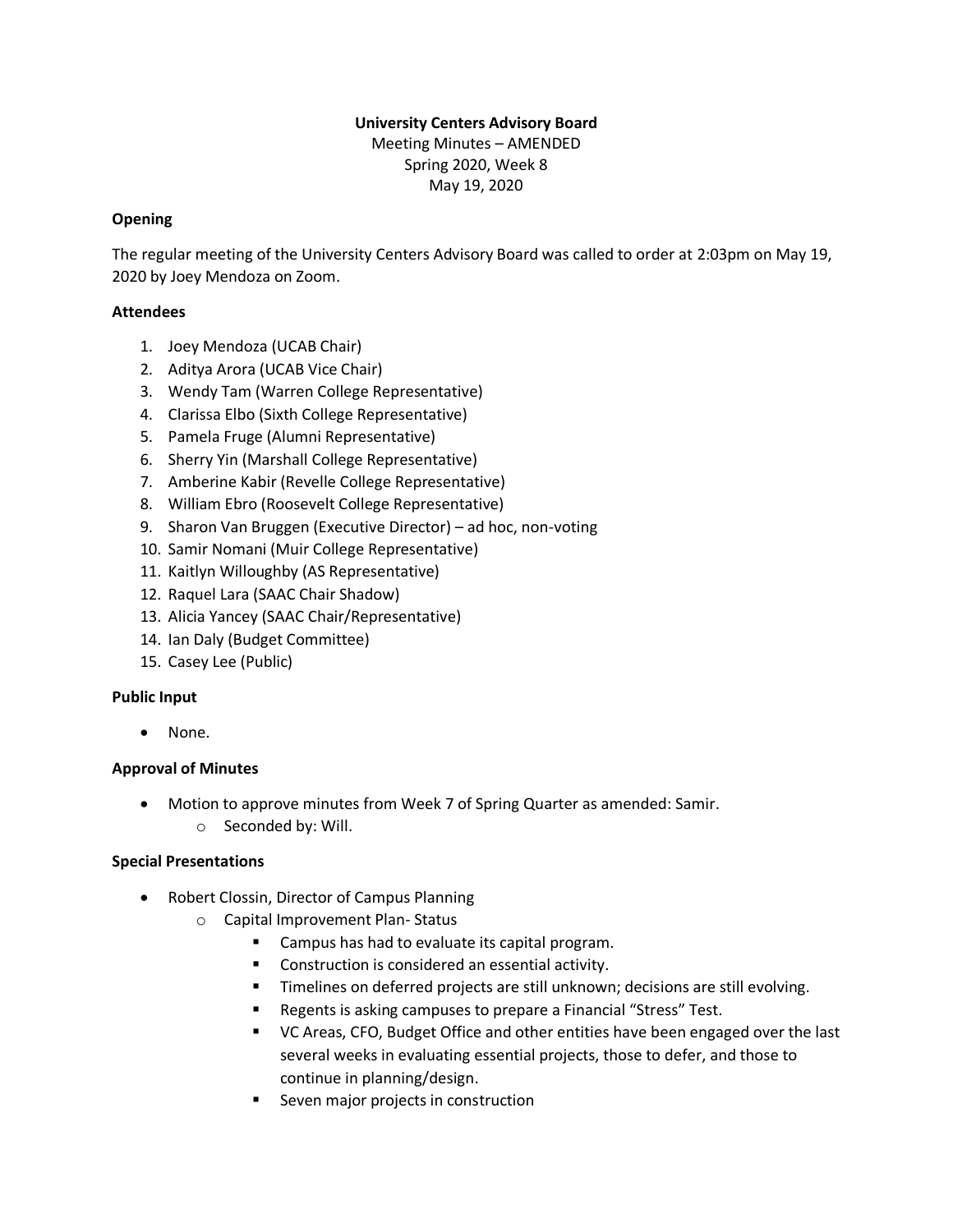- Nuevo East Graduate Housing, North Torrey Pines Living and Learning Neighborhood, Franklin Antonio Hall, Ridge Walk and so forth.
- Projects Deferred
	- Triton Pavilion, Canyonview Rec Center renovation and expansion, Voigt Transit Operations Center and the Vision Institute.
- Major Projects in Planning/Design that are Proceeding
	- Pepper Canyon West Housing (delayed-Fall 2023 delivery) o Opens 1,300 beds.
	- Pepper Canyon Amphitheater and Public Realm Improvements o Connecting Light Rail to the campus.
	- Future College LLN
		- o Will open approximately 2,000 new beds, 1,200 parking spaces.

Motion to Extend Special Presentation for Five Minutes: *Approved.*

- o Discussion/Questions:
	- Joey: Can you explain the complexity of the parking facilities?
		- Robert: Parking does not receive state funds. Because of the pandemic, many people have requested refunds of their parking permits and are not utilizing the parking structures. These revenue sources pay for the support and maintenance of the structure.
	- Will: Can you re-explain the Revelle construction and situation?
		- Robert: There will be new classrooms and 1,200 new parking slots underneath Revelle. Also, there has been a movement called NIMBY (Not in my backyard). Neighbors are essentially protesting our construction of new school dormitories.
			- o Joey: In essence, NIMBY is an anti-development sentiment from residents concerned about impacts to their communities, quality of life, and so forth.
			- o Robert: Precisely. Residents are fearful of increased traffic and delays, despite our reassurances. They may file a lawsuit; it has happened in other campuses. Students could help by being more proactive in supporting the project.
			- o Joey: What is the best method to contact you?
				- Robert: Email. UCAB could even draft a letter about why this construction is important to the students.
	- Joey: Why were the projects for Marshall College delayed while Revelle construction was continued?
		- Robert: Marshall was tied with the delay for Triton Pavilion. Marshall is a critical area to get approved as well. Housing and improvements could help decompress the number of triples in Revelle.
	- Samir: One deferred project listed is the Vision Institute. Could you go into more detail? Also, are there any other projects directly affecting Muir College?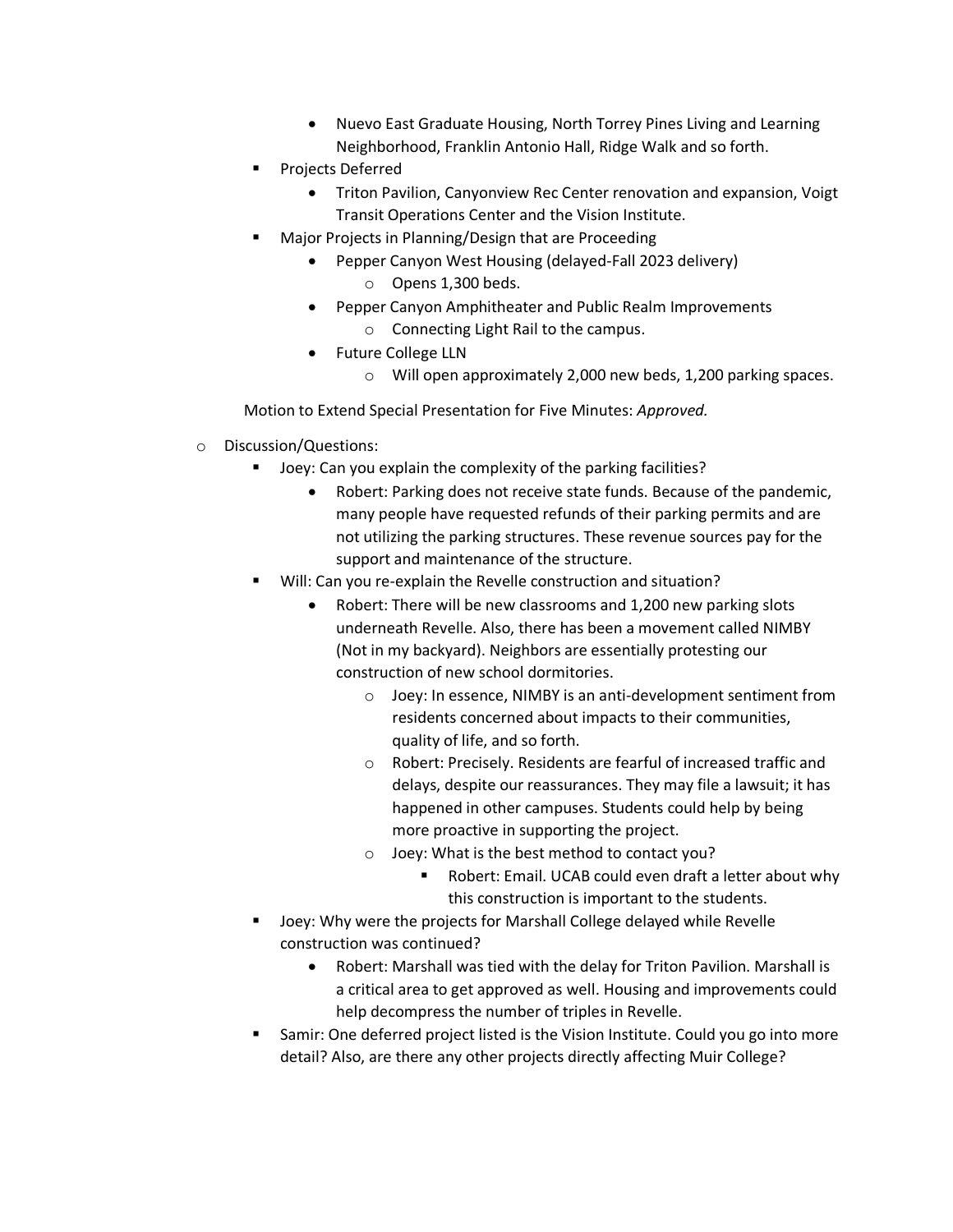• Robert: At the time, we received a donor that wanted to develop a research institute surrounding ophthalmology. No other projects will affect Muir after Ridge walk is completed.

## **Chair Report (Joey)**

- International Student Experience AHC- Meeting tomorrow.
- UCAB Selection Committee -Currently contains enough members.
- UCAB Directory- Reply to the email and send in your introduction to [ucabsecretary@ucsd.edu](mailto:ucabsecretary@ucsd.edu) by this Friday, May 20, 2020.

### **Vice Chair Report (Aditya)**

• Space allocation updates to be discussed in New Business.

### **Director Report (Sharon)**

- Continuing to work on ramp up process for operations. Nothing new so far.
- Still at minimal operations.
- Focusing on budget planning for next year.

#### **New Business**

- University Centers 2020-2021 Annual Budget Process (Ian Daly)
	- o Fee income is steady, student staff costs are quite constant.
	- $\circ$  COVID has impacted rent totals. There was a dramatic decrease from the original amount. Revenue has dropped as a good portion comes from outside organizations reserving spaces during the summer. We also witnessed a decreased usage of event spaces and tech services, which are a sizable portion of the revenue.
	- $\circ$  Costs have increased for general office supplies, like hand sanitizer, and paying extra overhead fees. Contracts have been decreased to supplement these costs.
	- o Capital projects have been broken down and rated on a scale of 1-3. Items listed as one are the first to be cut, if situations worsen. Items listed as three are last to go because they are essential. Huge avoidance of cutting level three projects as they are necessary.
	- $\circ$  One million is the lowest acceptable amount for the reserve. Since we currently have 1.7 million, this is quite hopeful and promising.
		- Sharon: To add on, we generally keep our reserve at about two million. Getting through this tough situation with about 1.7 million is a good spot to be in. We will be performing a mid-term review in the fall to see if additional reductions are necessary.
	- o Discussion/Questions:
		- Samir: The budget does a good job of planning for unfortunate circumstances.
		- Casey: What is "Return to Aid?"
			- Ian: Amount returned to financial aid to benefit the overall university.
		- Joey: For everyone's information, completed budgets are transparent and uploaded online.

Motion to Approve 2020-2021 Annual Budget: *Approved.*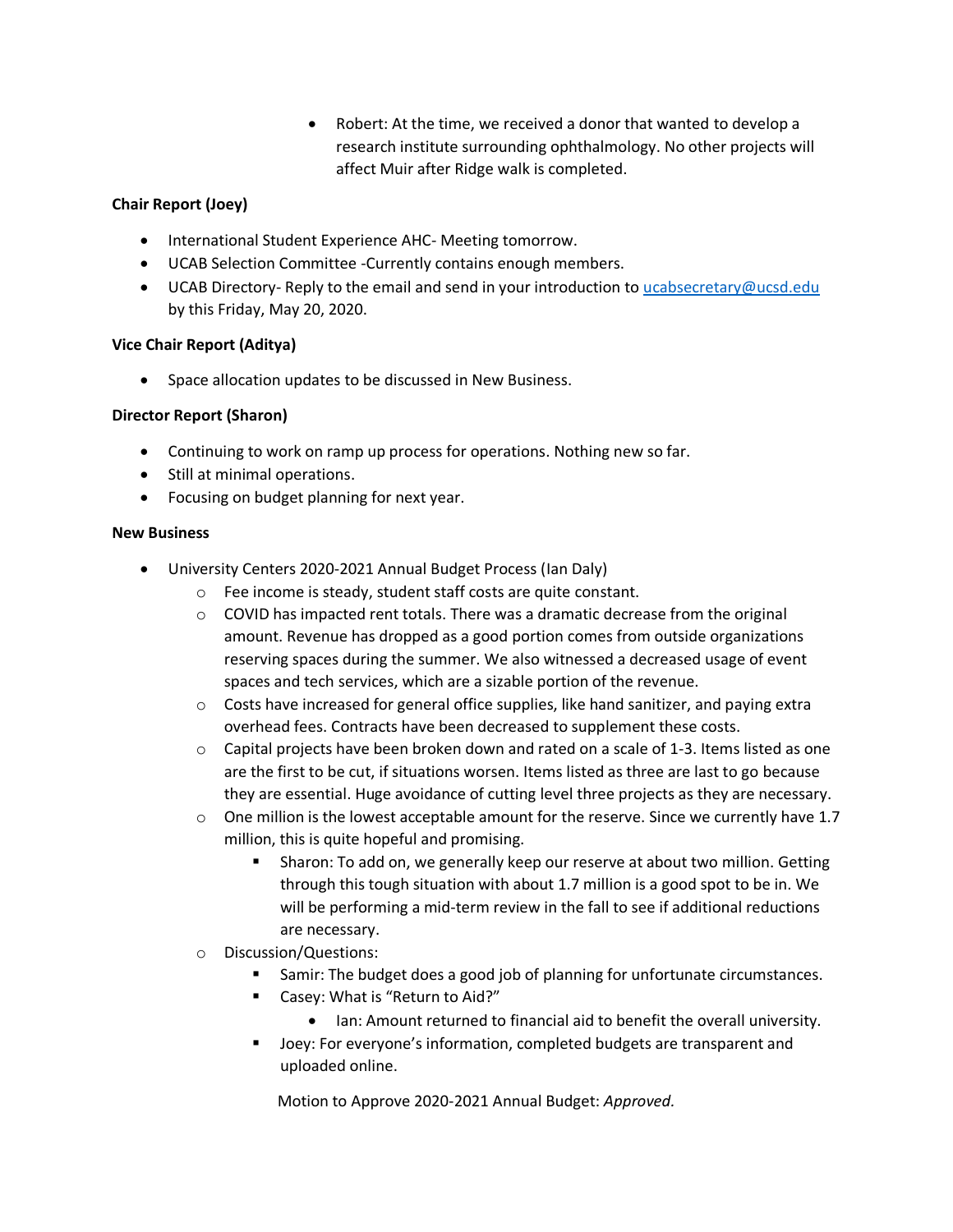#### Vote: *Passes.*

- UCAB Space Allocation Committee Proposal
	- o Student Organizations are not required to move out Spring 2020.
	- o All current space assignments will automatically be extended till the end of the upcoming 2020-21 school year.
	- $\circ$  New space allocations will be made to student organizations at the end of fall quarter 2020 on a first come basis, if availability permits.
	- $\circ$  Keys must be kept track of and passed down to future principal members if current keyholders are terming out.
	- o Discussion/Questions:
		- Joey: We must protect our students and community. These new rules avoid people congregating to move out their storage unit and encourages social distancing. This is the safest method.

Motion to Approve Space Allocation Proposal: *Approved.*

Vote: *Passes.*

#### **Member Reports**

• Clarissa: Feedback for the cultural identity fund. Some constituents found it to be a good idea, but they don't agree in having a subsidy, based on the current ideas and structure.

#### **Old Business**

- UCAB Remote Banquet
	- o Joey: Is Grubhub the easiest way to conduct the banquet?
		- Sharon: Yes, it's most easily accessible and common.
	- o Discussion/Questions:
		- Samir: Could Postmates be considered?
			- Joey: Grubhub has been around a lot longer and likely has a wider selection of vendors. But Postmates is a good option as well.
			- Sharon: It would help to understand where people are to know if your area has this delivery service.

Motion to Allow University Discretion in Planning of the Remote Banquet: *Approved.*

- Joey: Any limitations on when we must have the banquet?
- Sharon: It should not be after finals. Best is before the last day of finals.
- Joey: What times work best for everyone?
	- o Samir: End of next week?
	- o Joey: May be too soon.
	- o Sharon: It is possible, it's not too soon.
- Joey: A doodle will be sent once details have been figured out.

#### **Open Forum**

• None.